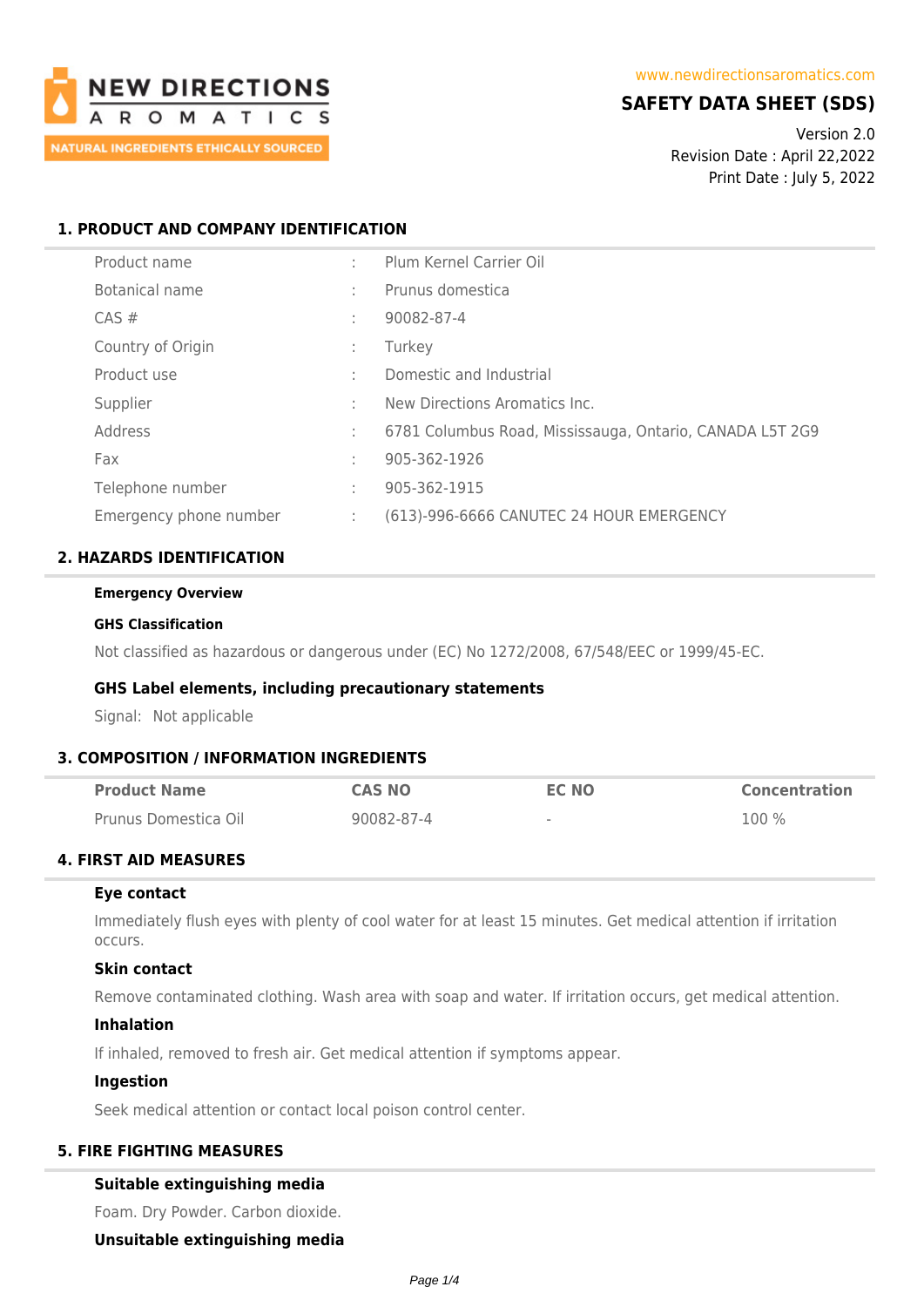Water spray, water jet.

### **Special protective equipment and precautions for fire-fighters**

Wear proper protective equipment. Exercise caution when fighting any chemical fire. Use water spray or fog for cooling exposed containers.

### **Special hazards arising from the substance or its combustible products**

Hazardous decomposition products may be formed at extreme heat or if burned.

#### **Resulting gases**

Carbon oxides.

#### **6. ACCIDENTAL RELEASE MEASURES**

#### **Personal precautions, protective equipment and emergency procedures.**

Equip clean crew with proper protection. Respiratory protection equipment may be necessary.

#### **Environmental precautions**

Prevent entry to sewers and public waters. Notify authorities if product enters sewers or public waters.

### **Methods and materials for containment and cleaning up**

Clean up any spills as soon as possible, using an absorbent material to collect it. Use suitable disposal containers.

### **7. HANDLING AND STORAGE**

### **Precautions for safe handling**

No direct lighting. No smoking. Ensure prompt removal from eyes, skin and clothing. Wash hands and other exposed areas with mild soap and water before eating, drinking or smoking and when leaving work. Handle in accordance with good industrial hygiene and safety procedures.

#### **Conditions for safe storage, including any incompatibilities**

Provide local exhaust or general room ventilation to minimize dust and/or vapour concentrations. Keep container closed when not in use.

### **8. EXPOSURE CONTROLS AND PERSONAL PROTECTION**

#### **Eyes**

Use tightly sealed goggles.

#### **Skin**

No special protection required

#### **Respiratory**

No special protection required

### **9. PHYSICAL AND CHEMICAL PROPERTIES**

| Appearance       | Clear, pale yellow Liquid. |
|------------------|----------------------------|
| Odor             | Characteristic odor.       |
| Flash point      | $>100^{\circ}$ C           |
| Relative density | 0.910 to 0.960             |
| Refractive index | $1.460$ - $1.480$ at 20°C  |
|                  |                            |

## **10. STABILITY AND REACTIVITY**

### **Reactivity**

This material presents no significant reactivity hazard.

### **Chemical stability**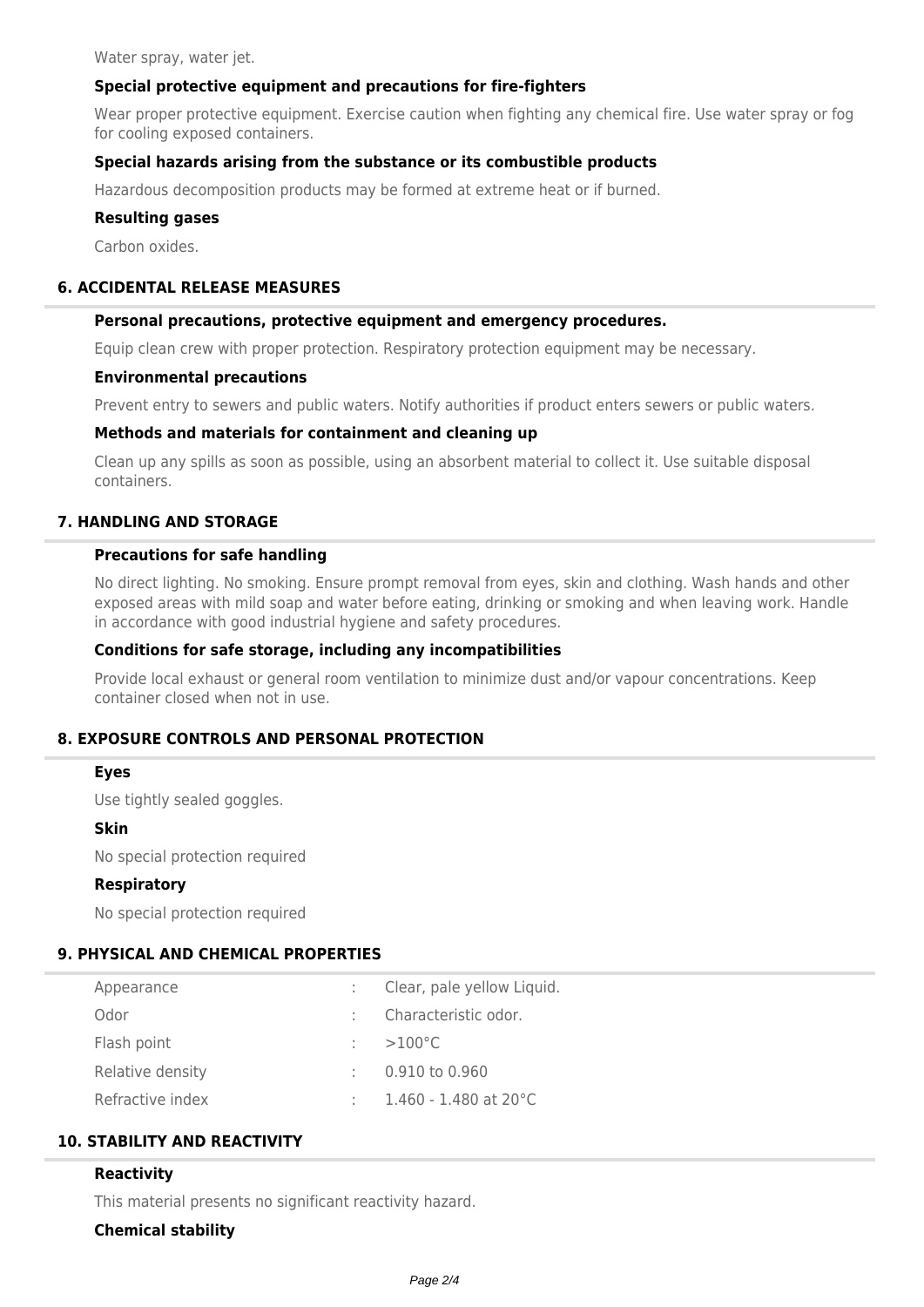Chemically stable.

### **Possibility of hazardous reactions**

Hazardous polymerization will not occur.

### **Conditions to avoid**

Avoid sparks, flame and other heat sources.

### **Incompatible materials**

Strong oxidizing agents.

### **Hazardous decomposition products**

Carbon Oxides.

### **11. TOXICOLOGICAL INFORMATION**

#### **Mutagenicity**

Not available.

#### **Skin contact**

Non-irritating.

#### **Eye contact**

Non-irritating.

### **12. ECOLOGICAL INFORMATION**

### **Ecotoxicity**

Toxic to aquatic organisms, may cause long-term adverse effects environment. Avoid any pollution of ground, surface or underground water.

#### **Persistence and degradability**

Biodegradable

### **Bio - accumulative potential**

Not available.

### **Mobility in soil**

Not available.

### **Other adverse effects**

Not available.

### **13. DISPOSAL CONSIDERATION**

Dispose of product in accordance with local, state or provincial and federal regulations. Check with local municipal authority to ensure compliance.

### **14. TRANSPORT INFORMATION**

### **US DOT Shipping Description (Land)**

Not regulated.

### **IMO-IMDG Shipping Description (Sea)**

Not regulated.

### **IATA Shipping Description (Air)**

Not regulated.

### **15. REGULATORY INFORMATION**

### **GHS Hazard Statements**